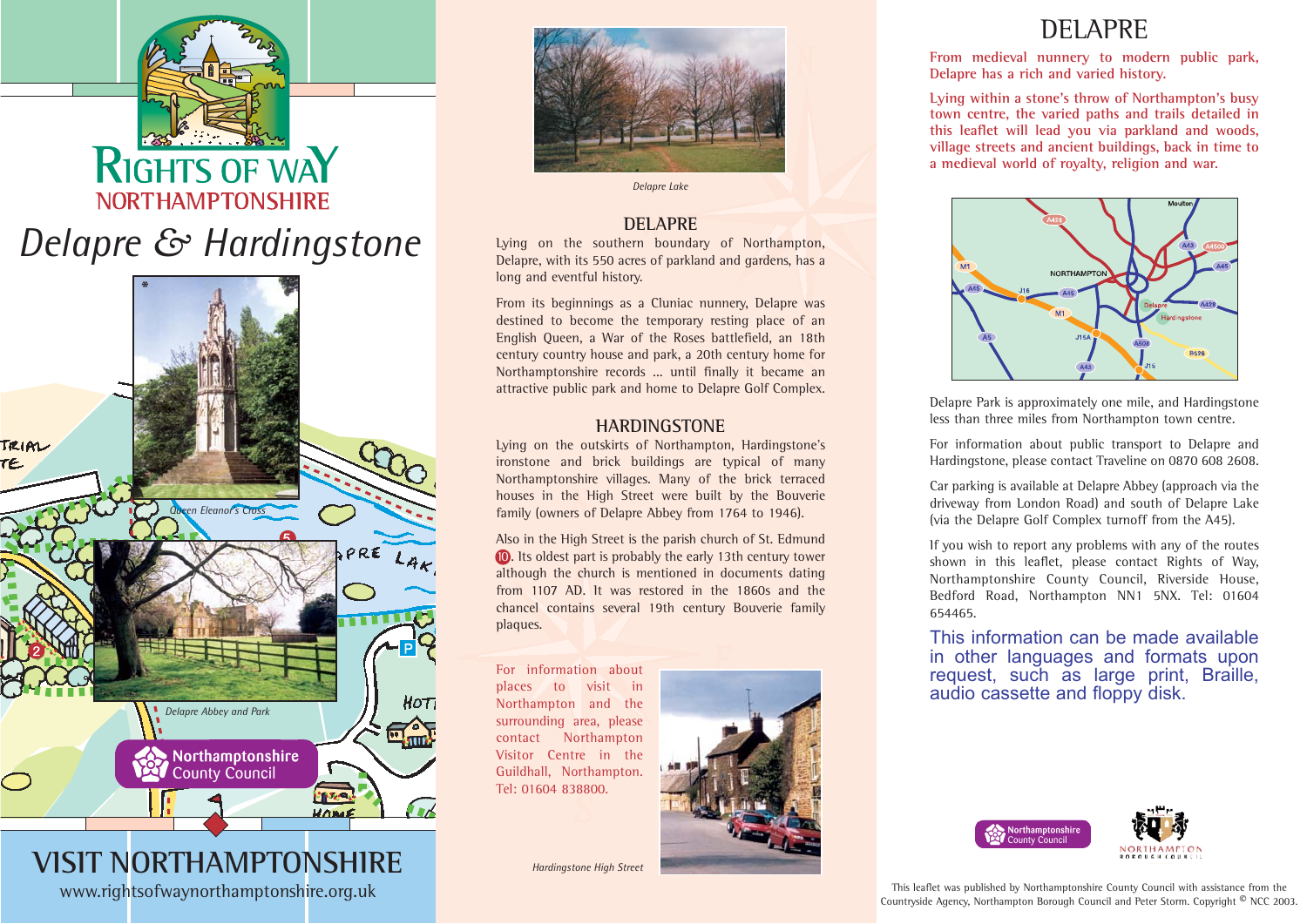



*Delapre Abbey*

#### **Delapre Abbey**

The Abbey of St. Mary-de-le-Pre (St. Mary in the meadow) was founded by Simon de Senlis, Earl of Northampton in <sup>1145</sup> AD. It was <sup>a</sup> small establishment and there are few records of the Abbey's everyday life.

On two occasions however, the Abbey played <sup>a</sup> small role in national events - first when Queen Eleanor of Castile's body rested there on its journey to London in <sup>1290</sup> and then nearly <sup>200</sup> years later when the battle of Northampton was fought '...in... the meadows beside the nunnery'.

Soon after Henry VIII closed the monasteries and abbeys in England in 1539, Delapre and its lands were bought by the Tate family. Over the next two centuries they transformed the former nunnery into <sup>a</sup> comfortable country house and estate.

In <sup>1764</sup> the estate was bought by the Bouverie family, in whose hands it remained until 1946 when Delapre was sold to the Northampton Corporation (now Northampton Borough Council). The Abbey housed Northamptonshire Record Office until its move to Wooton Hall in 1991 since then the Abbey buildings have stood empty.

Although clues to its religious beginnings may still be concealed in the Abbey's walls, the buildings visible today date mostly to the 17th and 18th centuries - the result of extensive alterations carried out by the Tate and Bouverie families.



*Delapre Gardens*

#### **Delapre Gardens**

**2**

**9**

To the east of the Abbey buildings, <sup>a</sup> formal Elizabethan garden was constructed by the Tate family. This was remodelled in the 18th century, along with the rest of the estate and its parkland, in the style of Capability Brown. The last Bouverie to live at Delapre was also an enthusiastic gardener and today the enclosed gardens include <sup>a</sup> game larder, Victorian glasshouses, topiary, <sup>a</sup> rose garden, herbaceous borders, and statues. The gardens are open to the public when the gardeners are on site (Monday to Friday). *This may be subject to change in the future.*

#### **Queen Eleanor's Cross**

On the 28th November 1290, Queen Eleanor of Castile, wife of Edward I, died at Harby in Lincolnshire. Following her death, her body was conveyed in <sup>a</sup> solemn procession to Westminster in London. One of the stops along the way was Delapre, where the Queen's body remained at the Abbey while the King lodged at nearby Northampton Castle.

The procession then continued south to London, halting at the top of the hill so that <sup>a</sup> place could be set aside for the location of <sup>a</sup> magnificent stone monument - one of twelve

crosses commissioned by Edward to commemorate Queen Eleanor and her final journey.

#### **Battle of Northampton**

On the 10th July <sup>1460</sup> <sup>a</sup> Yorkist army led by the Earl of Warwick approached the southern side of Northampton. Waiting for them was the Lancastrian King Henry VI and his army encampment. Watched by the Archbishop of Canterbury and the Bishop of London from the safety of the 'headless cross' (Queen Eleanor's Cross), the battle took place during the afternoon and was swift. Thanks to

the treachery of Lord Grey, King Henry was captured. Many Lancastrian soldiers were killed or drowned in the River Nene trying to flee and their bodies were buried in the Abbey church or churchyard (the site of which was discovered in the late 19th century).

#### **Charter Wood <sup>3</sup> / Delapre Wood <sup>7</sup>**

A plantation of <sup>800</sup> oak trees was created to the east of the Abbey and its gardens in 1989, as part of the commemorations of the 800th anniversary of the Borough Charter granted to Northampton by Richard I in 1189.

Lying to the south is Delapre Woods, planted at the same time as the Abbey gardens. Oak, beech, sweet chestnut and conifers create <sup>a</sup> mixed woodland with good walks and fine views of the town and Abbey.

**Delapre Lake** Created from oldgravel workings, the Lake is used for water skiing and fishing. It has an important wildlife role as one of the network of lakes inthe Nene Valley, providing <sup>a</sup> refuge for over-wint ering wildfowl such as Canada Geese and the Great Crested Grebe.**5**



*Delapre Woods*

**8**

#### **Delapre Golf Complex**

Opened in 1976, Delapre Golf Complex is set in <sup>260</sup> acres of parkland with facilities to suit all levels of golfing ability. The Complex is operated on <sup>a</sup> pay-as-you-play basis and the restaurant and bar are open to the public throughout the day. Tel: <sup>01604</sup> <sup>764036</sup> for more information.

**Northampton Society of Model Engineers 4** The north-west corner of Delapre Park contains two miniature railway lines. Public running days featuring steam, petrol and battery powered model locomotives are held on the first Sunday of each month from June to October. Tel: 01234 708501 for more information.



**\***

**1**